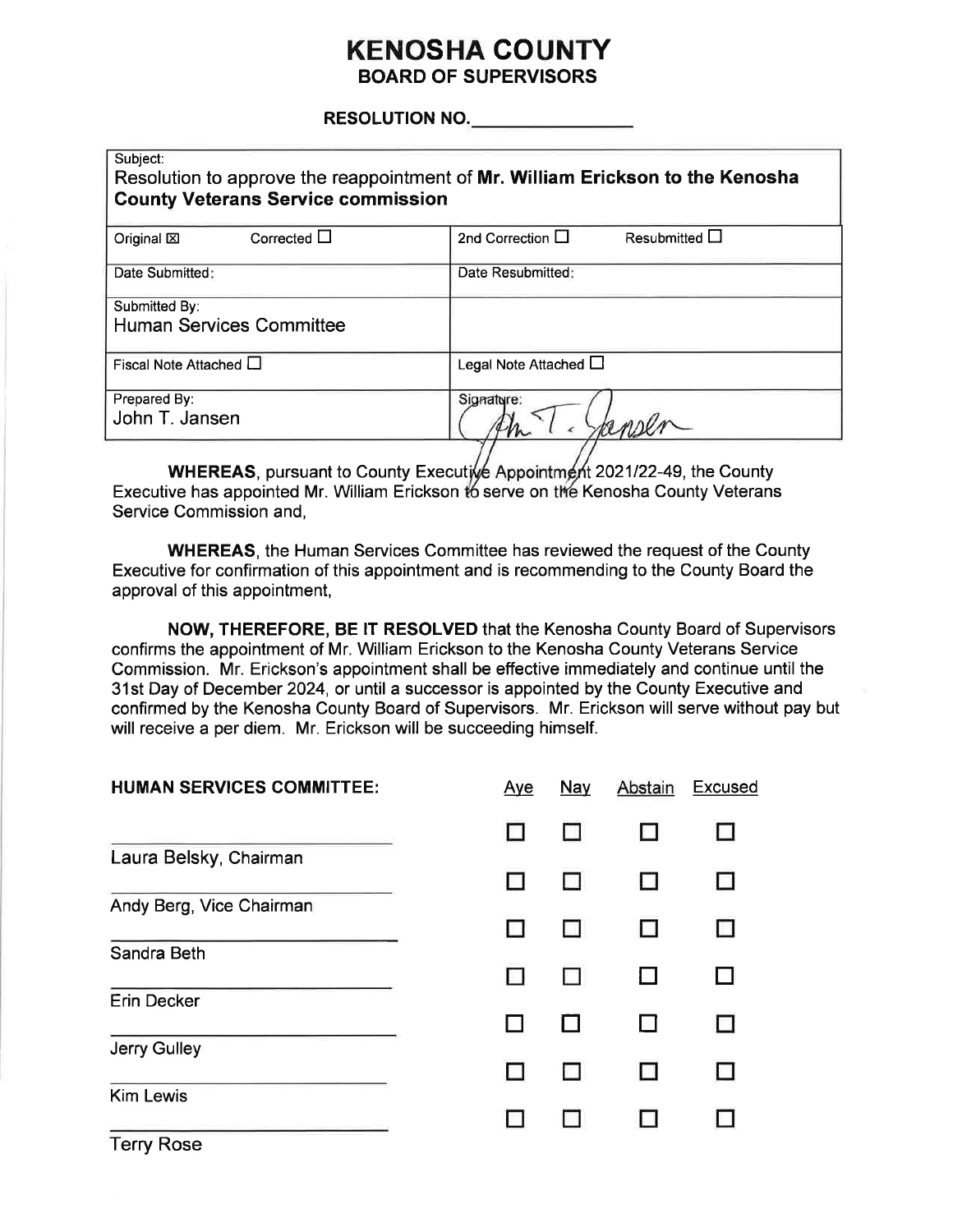

# COUNTY OF KENOSHA

**OFFICE OF THE COUNTY EXECUTIVE** Jim Kreuser, County Executive

 $1010 - 56$ <sup>th</sup> Street, Third Floor Kenosha, Wisconsin 53 140  $(262)$  653-2600 Fax: (262) 653-2817

# ADMINISTRATIVE PROPOSAL

# COUNTY EXECUTIVE APPOINTMENT 2O2I122-49

# RE: KENOSHA COUNTY VETERANS SERVICE COMMISSION

## TO THE HONORABLE KENOSHA COUNTY BOARD OF SUPERVISORS:

Placing special trust in his judgment and based upon his qualifications, I hereby submit to the Honorable Kenosha County Board of Supervisors for its review and approval the name of

> Mr. William Erickson Kenosha, WI 53140

to serve a three-year term on the Kenosha County Veterans Service Commission beginning immediately upon confirmation of the County Board and continuing until the 31<sup>st</sup> day of December 2024 or until a successor is appointed by the County Executive and confirmed by the Kenosha County Board of Supervisors.

Since his last appointment, Mr. Erickson attended 11 out of the 12 meetings held. His one absence was excused.

Mr. Erickson will serve without pay, but will receive a per diem. Mr. Erickson will be succeeding himself.

Respectfully submitted this  $28<sup>th</sup>$  day of October 2021.

in Krenser

Jim Kreuser Kenosha County Executive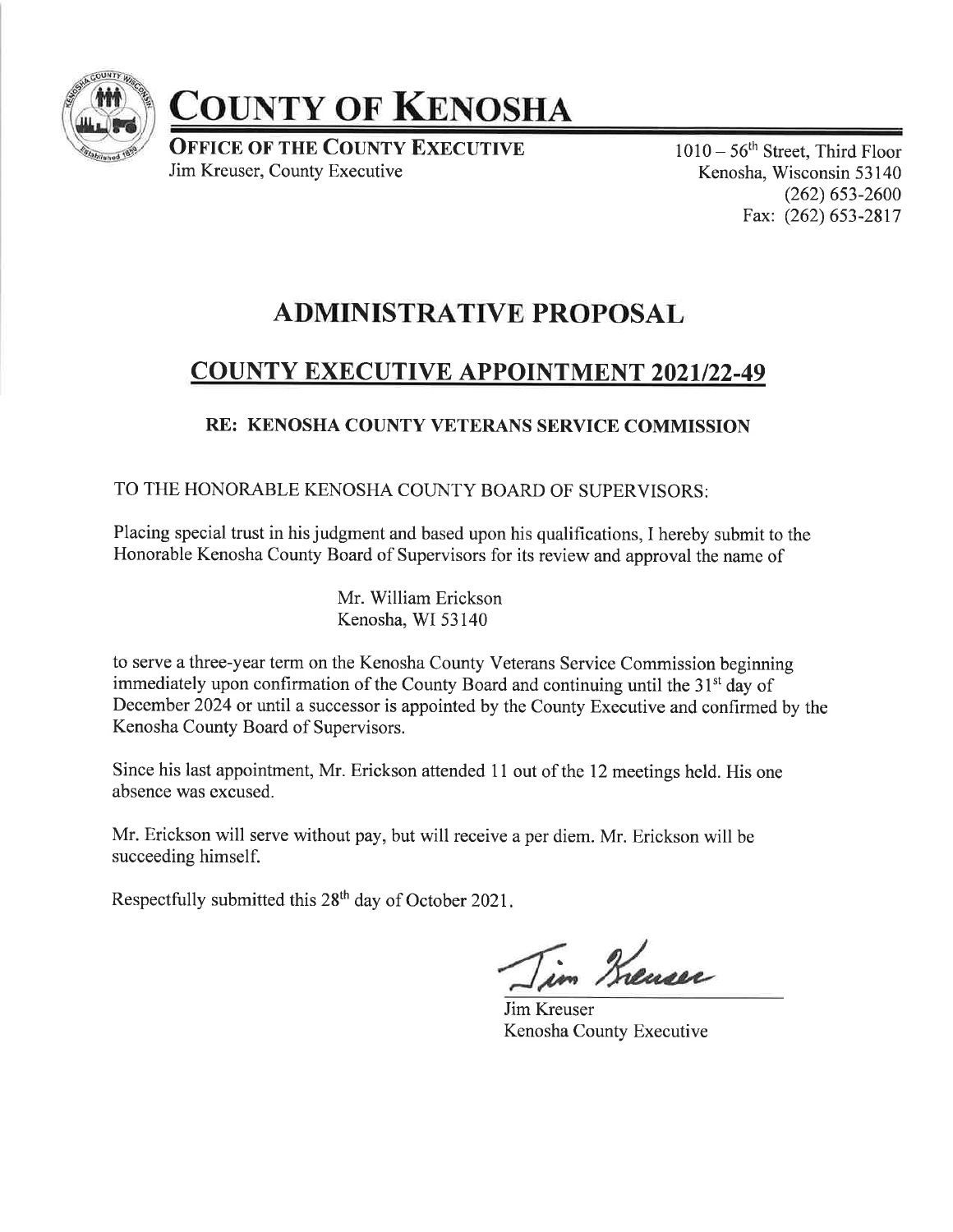#### COUNTY OF KENOSHA OFFICE OF THE COUNTY EXECUTIVE JIM KREUSER

 $\overline{\mathcal{A}}$ 

 $\mathcal{L}_{\mathcal{A}}$ 

## **APPOINTMENT PROFILE** KENOSHA COUNTY COMMISSIONS. COMMITTEES & BOARDS

| (Please type or print)                                                             |  |
|------------------------------------------------------------------------------------|--|
| Information marked with an * will be redacted before this form is publicly posted. |  |

| Name: $U/LLi$                                                                                                                                                                                                                                                                     |                                                            | ERICKSON                                                                                                                                                |
|-----------------------------------------------------------------------------------------------------------------------------------------------------------------------------------------------------------------------------------------------------------------------------------|------------------------------------------------------------|---------------------------------------------------------------------------------------------------------------------------------------------------------|
|                                                                                                                                                                                                                                                                                   | Middle Initial (optional)                                  |                                                                                                                                                         |
| *Residence Address:                                                                                                                                                                                                                                                               |                                                            |                                                                                                                                                         |
|                                                                                                                                                                                                                                                                                   |                                                            | Occupation: KENOSIA COUNTY COURTHOUSE BAILIFF                                                                                                           |
|                                                                                                                                                                                                                                                                                   |                                                            |                                                                                                                                                         |
| *Telephone Number: Residence                                                                                                                                                                                                                                                      |                                                            |                                                                                                                                                         |
| *Daytime Telephone Number:                                                                                                                                                                                                                                                        |                                                            |                                                                                                                                                         |
| *Email Address:                                                                                                                                                                                                                                                                   | <u> 1989 - Jan Barnett, amerikansk politiker (d. 1989)</u> |                                                                                                                                                         |
| Name of the Commission, Committee or Board for which you are applying:<br>KENOSIA COUNTY VETERANS SERVICE COMMISSION<br>the Commission, Committee or Board for which you are applying. If more space is<br>needed, please attach a separate sheet.<br>PLEASE SEE ATTACHED RESUME. |                                                            | Personal Statement: Please indicate why you believe you would be a valuable addition to<br><u> 1980 - Jan Berlin, mars eta biztanleria (h. 1980).</u>   |
|                                                                                                                                                                                                                                                                                   |                                                            | I WANT TO CONTINE ASSISTING NEEDY VETERANS AND TO<br>CONTINUE WORKING WITH KENGSIM COUNTY VETERANS SERVICE<br>Officer AL, NELSON to PURSUE TIMESE GOALS |
|                                                                                                                                                                                                                                                                                   |                                                            |                                                                                                                                                         |
|                                                                                                                                                                                                                                                                                   |                                                            |                                                                                                                                                         |
|                                                                                                                                                                                                                                                                                   |                                                            |                                                                                                                                                         |

 $\mathcal{Q}$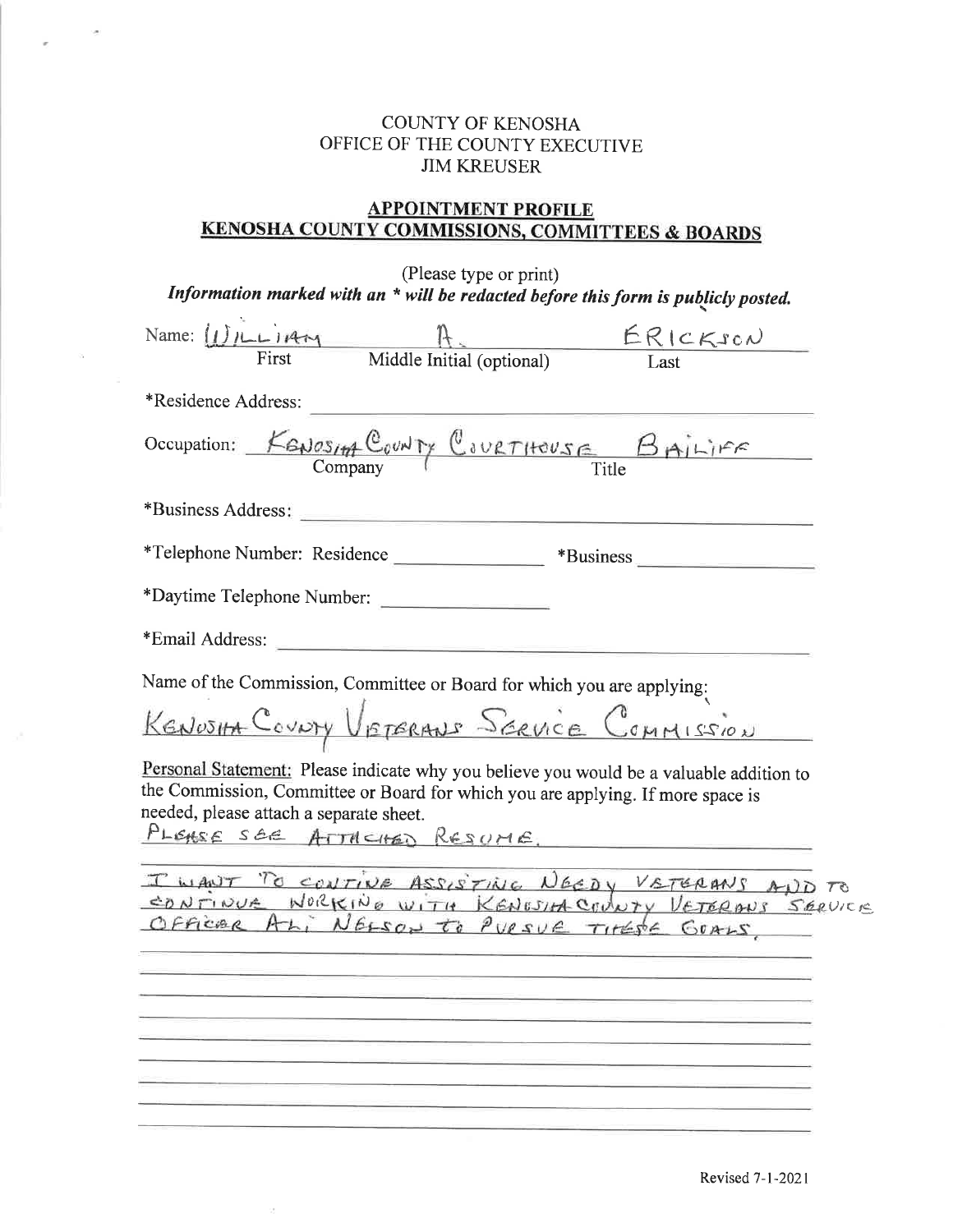Kenosha County Commissions, Committees & Boards Appointment Profile - Page 2

Additional Information: Nominee's Supervisory District: TERRY ROSE Special Interests: Indicate organizations or activities in which you have a special interest but may not have been actively involved. Do you or have you done business with any part of Kenosha County Government in the past 5 years? Yes  $(\times)$  No  $($ ) If yes, please attach a detailed explanation No  $($ ) If yes, please attach a detailed explanation. Affiliations: List affiliations in all scrvicc groups, public service organizations, social or charitable groups, labor, business or professional organization, and indicate if it was a board or staff affiliation. JAIL CHAPLAINCY OF KENOSIAN COUNTY - SECRETARY-TREASURED 1983 - 2018 Governmental Services: List services with any governmental unit. BAILIPE, BRANCH 7, KENOSUA GOUNTY COURTHOUSE

Conflict Of Interest: It would be inappropriate for you, as a current or prospective appointee, to have a member of your immediate family directly involved with any action that may come under the inquiry or advice of the appointed board, commission, or committee. A committee member declared in conflict would be prohibited from voting on any motion where "direct involvement" had been declared and may result in embarrassment to you and/or Kenosha County.

Signature of Nominee

Date

Please Return To

Kenosha County Executive <sup>1010</sup>- 56th Street Kenosha, WI 53140 Email: County.Executive@kenoshacounty.org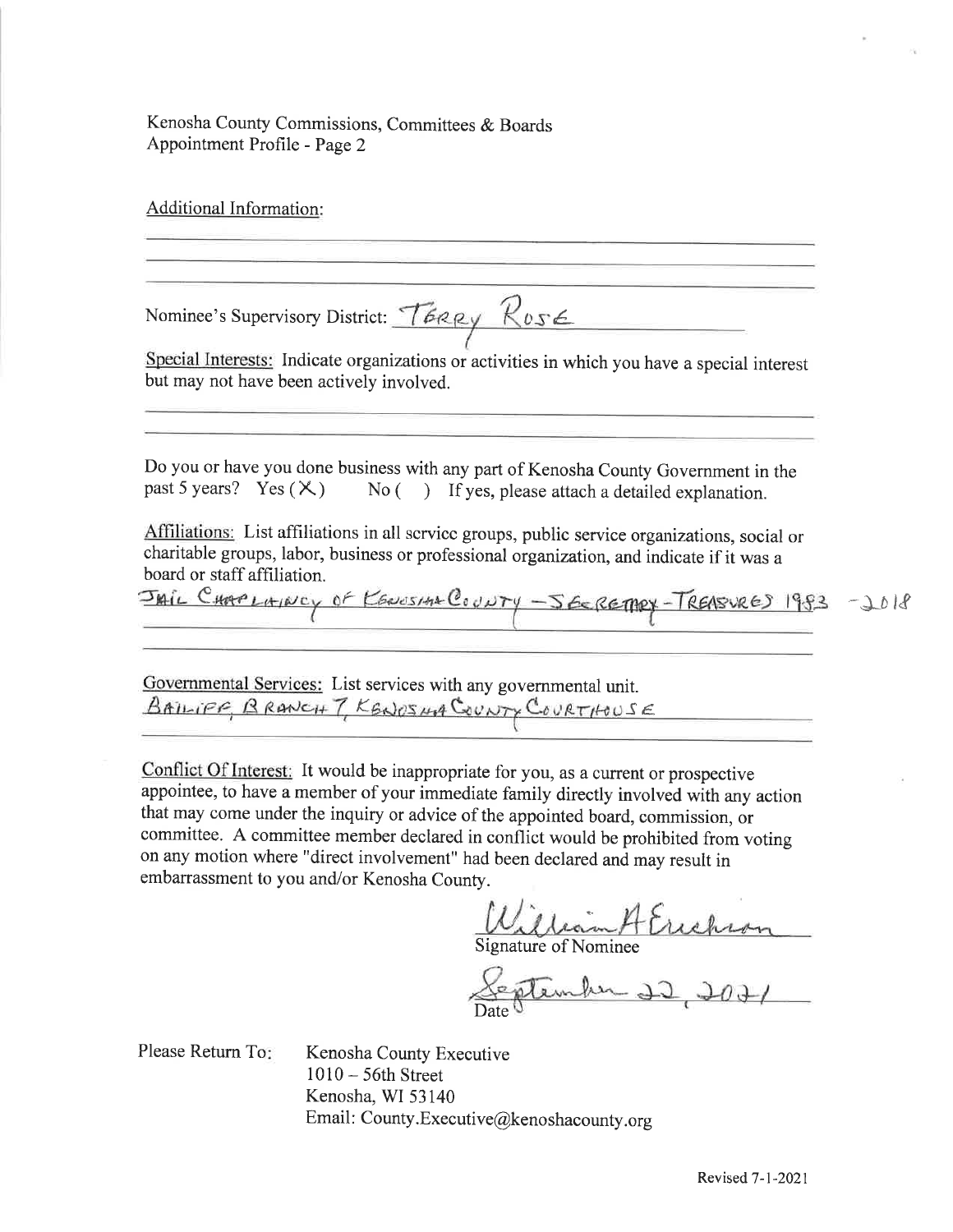|                 | (For Office Use Only)                     |
|-----------------|-------------------------------------------|
| Appointed To:   | Commission/Committee/Board                |
| Term: Beginning | Ending                                    |
|                 | Confirmed by the Kenosha County Board on: |
| New Appointment | Reappointment $\sim$                      |
|                 | Previous Terms:                           |

a villa